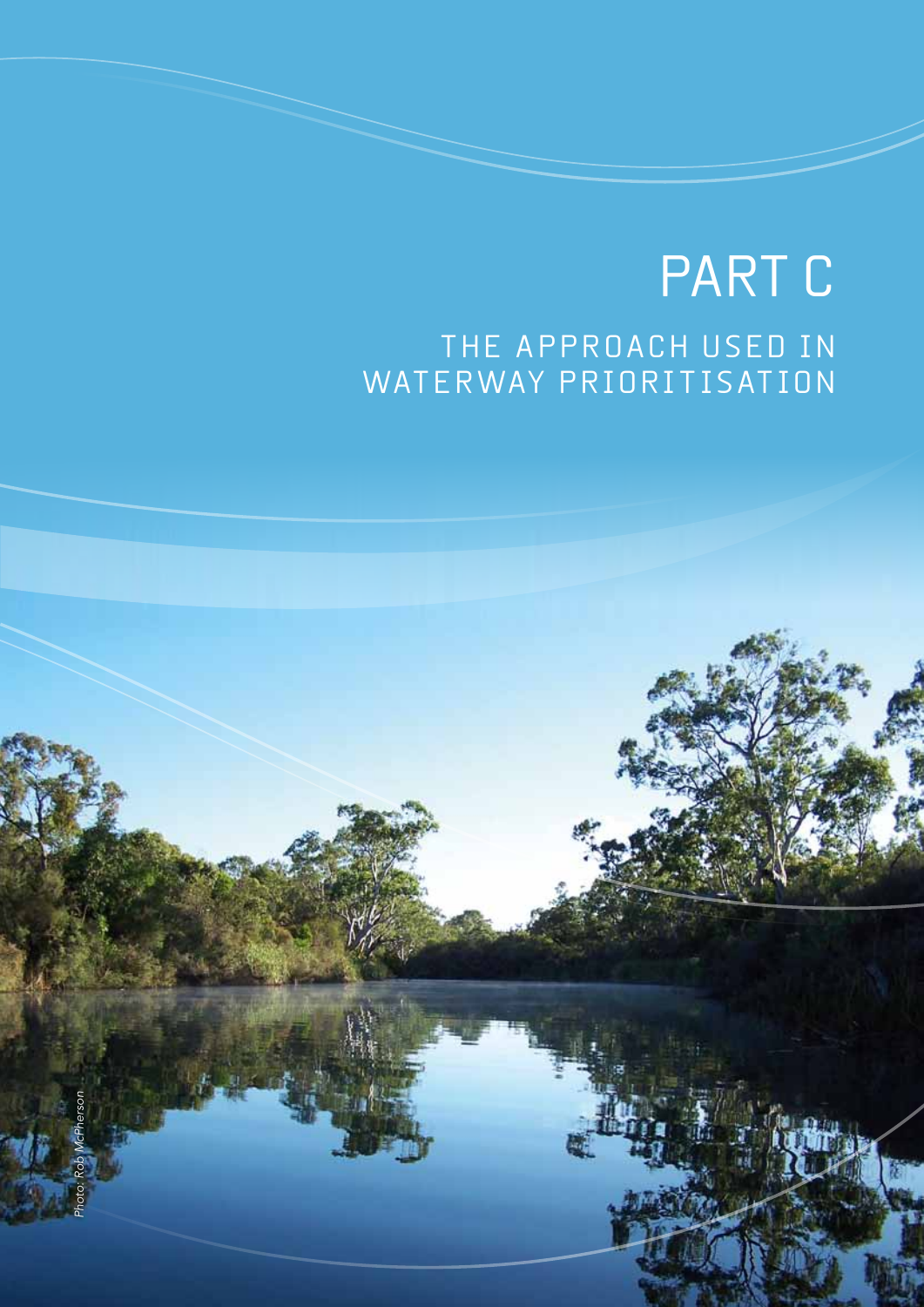## PART C: THE APPROACH USED IN WATERWAY PRIORITISATION

Part C outlines the process undertaken to identify high value and priority waterways within the region. It then outlines the process to assess risk and develop management actions to reduce this risk through a program of works presented in Part D.

### Summary of prioritisation approach and sections in Part C

| 3.1 VISION                                               | Creates a 50-year+ vision for condition of the waterways in the<br>Glenelg Hopkins region.<br>See page 53.                                                                                                                                                                                         |
|----------------------------------------------------------|----------------------------------------------------------------------------------------------------------------------------------------------------------------------------------------------------------------------------------------------------------------------------------------------------|
| 3.2 GOALS AND<br><b>OVERARCHING</b><br><b>PRINCIPLES</b> | Establishes regional goals to be achieved over 20+ years.<br>Regional and VWMS principles are encompassed in goals and<br>incorporated into the eight-year work plan.<br>See page 53.                                                                                                              |
| 3.3 ASSETS-BASED<br><b>APPROACH</b>                      | Describes the asset-based approach. Environmental, social and<br>economic values are scored for all waterway assets using the<br>Aquatic Values Identification and Risk Assessment (AVIRA) tool.<br>See page 55.                                                                                   |
| <b>3.4 HIGH VALUE</b><br><b>WATERWAYS</b>                | Identifies High Value Waterways using environmental, social<br>and economic values in the AVIRA tool and policy guidance<br>provided by the VWMS.<br>See page 58.                                                                                                                                  |
| <b>3.5 PRIORITY WATERWAYS</b>                            | Identifies Priority Waterways by linking the values to the<br>regional goals. Considers risks to each priority waterway asset<br>and assesses the feasibility of undertaking the actions required<br>to achieve desired outcomes. Six Waterway Management Areas<br>are identified.<br>See page 59. |
| <b>3.6 PROGRAM LOGIC</b>                                 | Describes the program logic approach used to identify<br>management objectives and high level management actions for<br>priority waterways. The priority management actions form the<br>eight-year regional work program in Part C.<br>See page 67.                                                |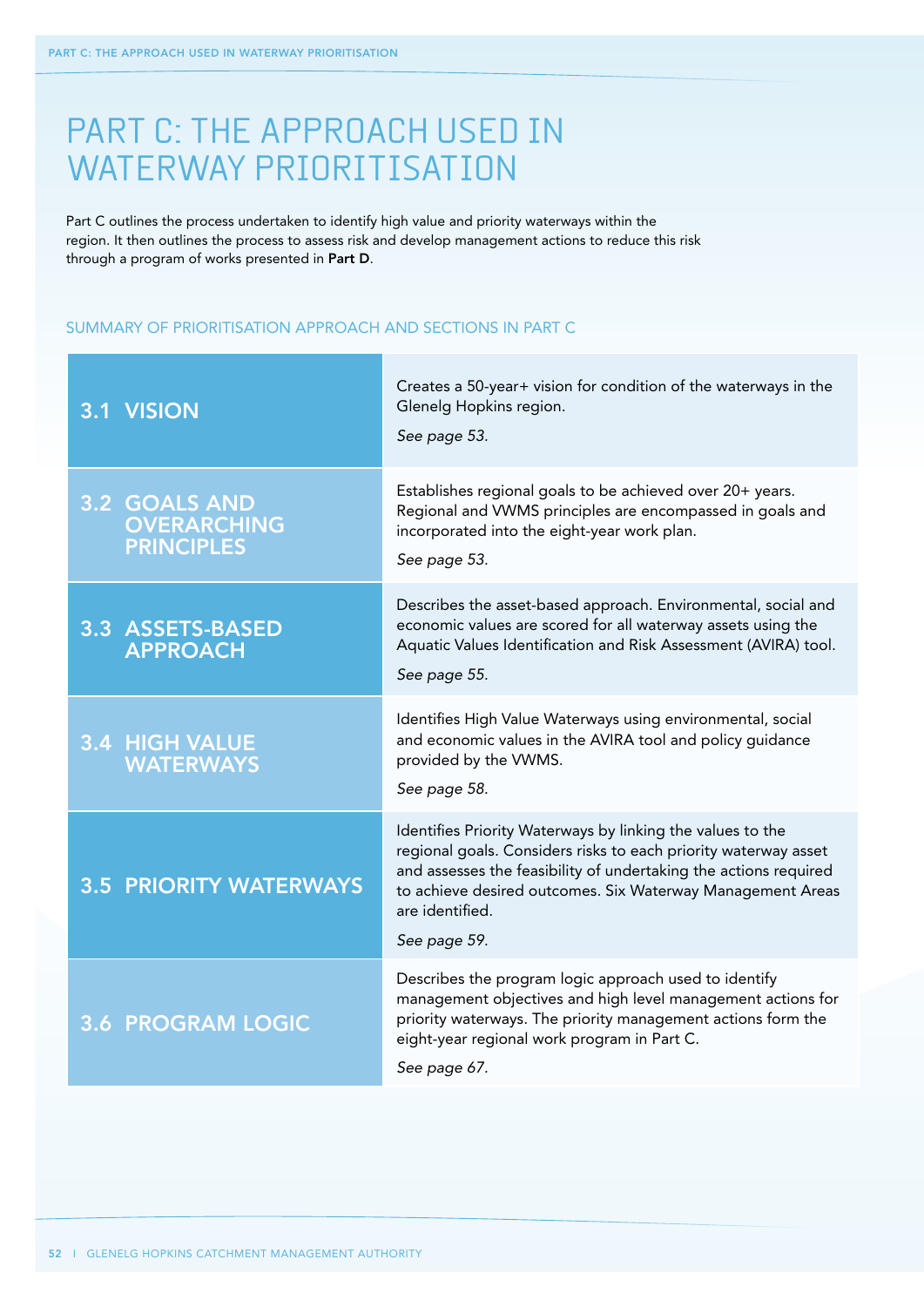## 3.1 Vision

The vision articulates the major goals and ambitions of the GHWS. It is a long-term view of what I the region's waterways and waterway management will be like in 50 years.

The GHWS also aligns with and is guided by the Glenelg Hopkins CMA's vision for the region and the vision of the Victorian Waterway Management Strategy.

## Glenelg Hopkins Waterway Strategy vision

Resilient rivers, estuaries and wetlands connecting the environment and people and supporting regional communities

## 3.2 Goals and overarching principles

To achieve the vision, five regional goals were developed that enable identification of broad strategic directions, guide identification of priority waterways and inform development of the eight-year work plan.

The following goals have a conceptual or qualitative link to the management outcomes and are not expected to be achieved in less than 20 years:

- maintain Heritage River values in the Glenelg River
- restore hydrological and ecological values of high value drained wetlands and wetland systems
- protect or improve threatened fish populations in the Glenelg Hopkins region
- maintain or improve significant waterway dependent species and communities
- maintain or improve high value recreational fishing through habitat protection.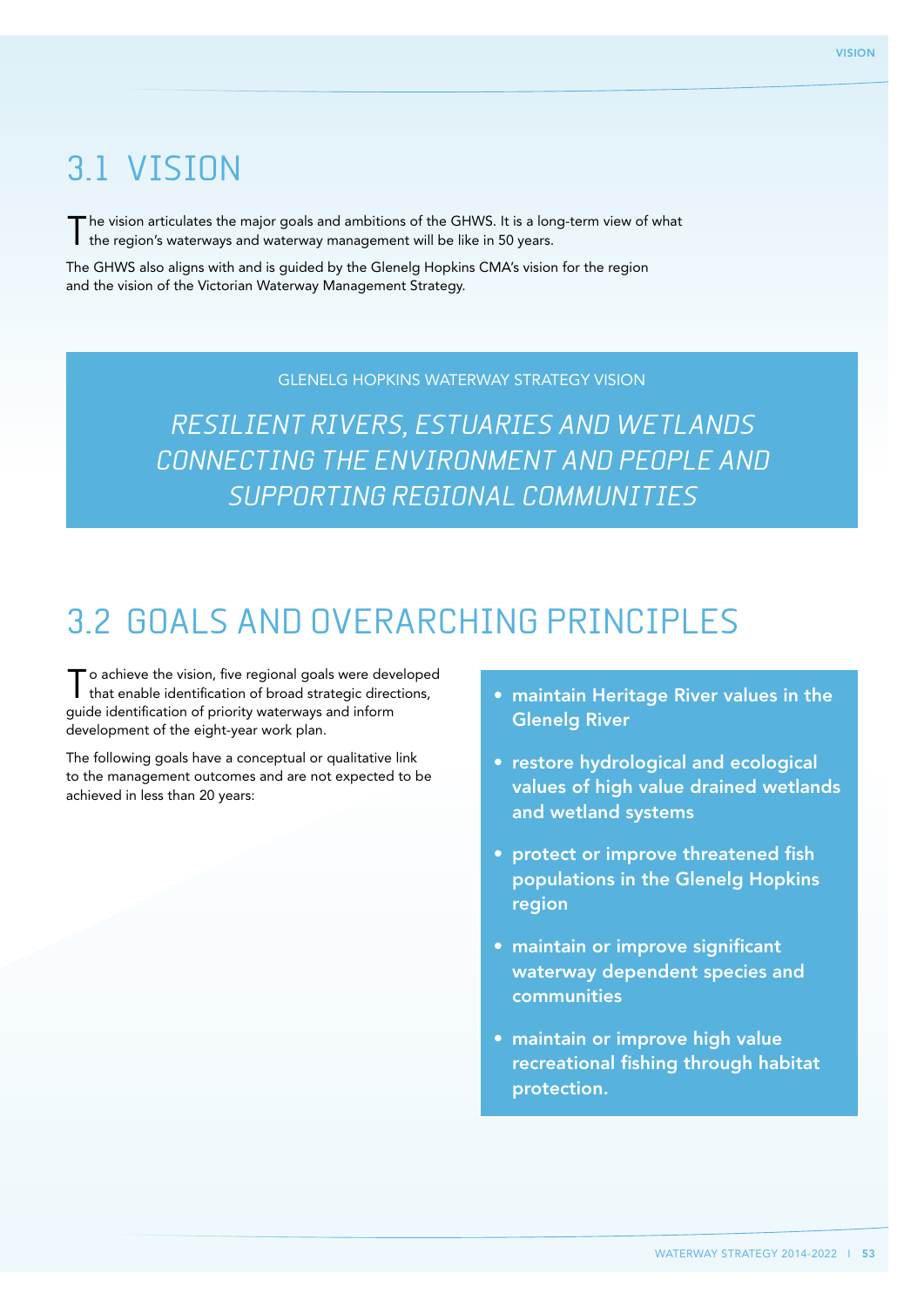### *3.3.1 (CONTINUED)*

The management approach of the GHWS is guided by the goals and the following principles of the Victorian Waterway Management Strategy:

PARTNERSHIP APPROACH – waterway management will continue to be a partnership between government, industry and the community.

Community involvement – communities will have the opportunity to be involved in all major phases of waterway management and this participation can help foster increased stewardship of waterways.

Integrated catchment management – integrated management of waterways will occur within a broader framework of integrated catchment management. Management will recognise the importance of waterways as a connection between catchments, groundwater, coasts and the receiving marine environment, and the strong influence of land use and catchment condition on waterway condition.

APPROPRIATE TOOLS – the full complement of instruments and approaches will be considered to improve waterway condition, including direct government investment in on-ground works, grant and incentive programs, management agreements, market-based instruments, information and extension programs and regulation.

VALUE FOR MONEY – government will direct investment to management activities that provide the most efficient and effective long-term improvements in waterway condition and the greatest community gain.

Evidence-based decision making – best available knowledge will underpin decision making, policy and waterway management programs.

ADAPTIVE MANAGEMENT – policy and programs are part of a broader framework of adaptive management (supported by effective monitoring, reporting, evaluation and research) to ensure continuous improvement.

In addition, the following regional principles have been identified and incorporated into all facets of the eight-year work plan:

Community engagement – Planning and implementation of waterway health programs and projects will maximise opportunities for community engagement.

Indigenous knowledge and cultural heritage – Skills, knowledge and perspectives of Indigenous people are to be incorporated into waterway management.

MAINTENANCE – Previous investments are secured through monitoring and maintenance of prior projects.

*Below left: Pelicans at Glenelg River mouth, Nelson. Below right: Canoeing on the Glenelg River, Casterton.*

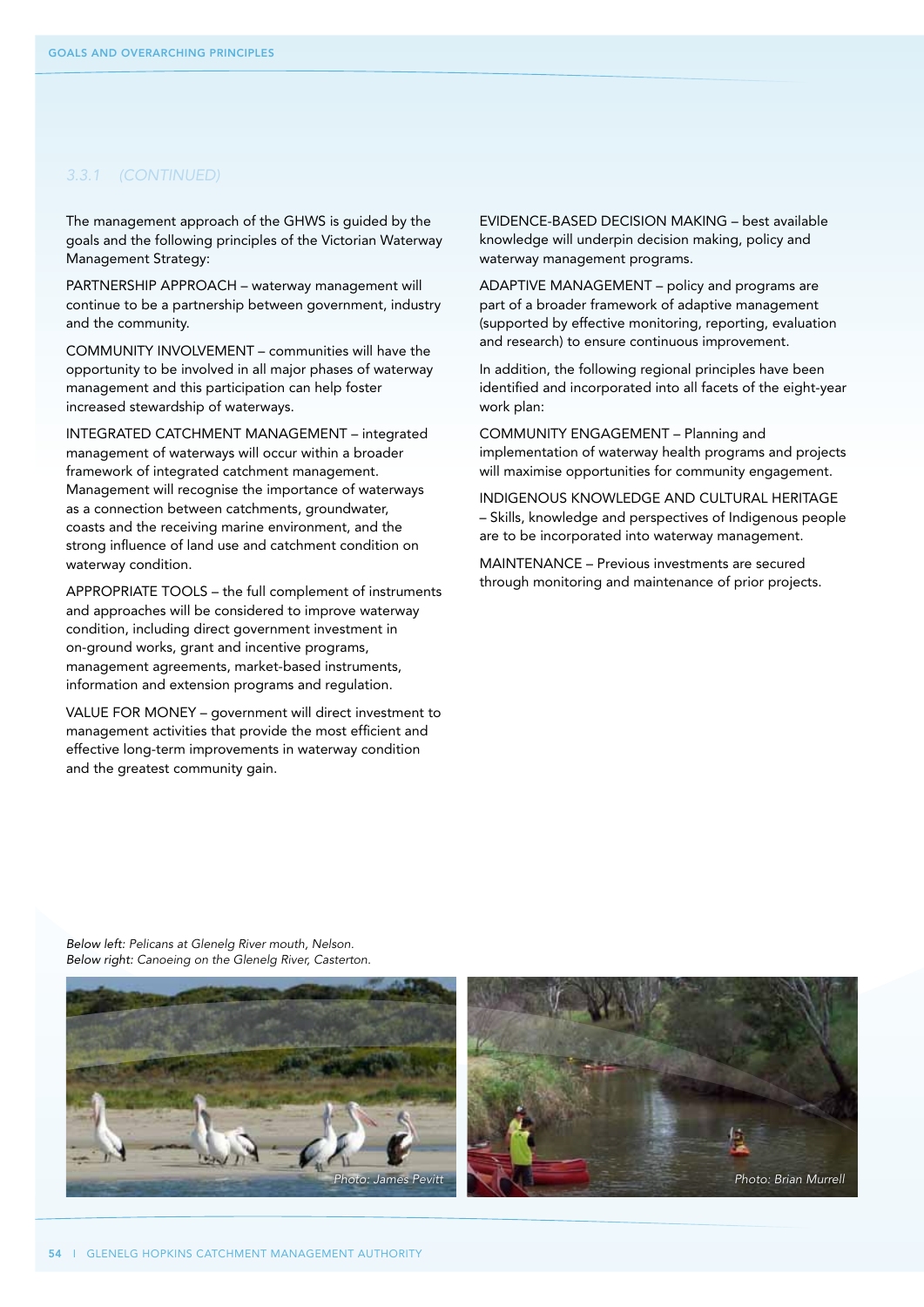## 3.3 Asset-based approach

a river, estuary or wetland) that has particular values associated with it.

Asset-based approaches have become the primary framework for managing the natural environment. Planning focuses on managing important natural assets, rather than threat-based issues such as investing in management of poor water quality or salinity over large geographic areas. This does not mean threats are not addressed but the focus of investment is reducing the threat to a particular asset.

The values associated with these assets can be classified as environmental, social, cultural or economic. The assetbased approach facilitates development of integrated work programs that can address multiple threats to the values of an asset. Asset-based approaches also direct public investment in natural resource management towards high value areas (rather than large areas in poor condition) and provide the basis for identifying priorities for investment. With limited resources available for natural resource management, the focus on priority areas means that public resources will be directed to the areas of highest environmental, social, cultural and economic value.

*Below left: The federally-listed Wimmera bottlebrush (Callistemon wimmerensis) is a significant water dependent species. Below right: Yambuk estuary.*

#### An asset is a spatially defined, biophysical component of the environment (for example, 3.3.1 Aquatic Value Identification Risk The regional priority setting process relies on information

is collected and described in a consistent way and, where possible, the information is based on real data (for example, data collected from on-ground monitoring activities). The Aquatic Value Identification and Risk Assessment (AVIRA) database contains information about the values and threats associated with selected river, estuary and wetland assets

## which are used to support the regional priority setting process. Figure 8 over page provides an example of the AVIRA database framework, using wetlands as an example. The assets refer to sections of rivers, estuaries or wetlands assessed as part of the Index of Stream Condition, Index

of Wetland Condition or pilot Index of Estuary Condition programs and therefore have detailed information available about environmental values and threats. Other types of values, particularly social and economic values, required information to be collected at the regional level by waterway managers.

*Environmental values are grouped under the following categories (Appendix 6):*

- • Formally Recognised Significance
- • Representativeness
- Rare or Threatened Species/Communities

Assessment database

about values, threats and risks. It is vital that this information

- • Naturalness
- • Landscape Features.

*Social values are grouped in the following categories:* 

- Activity
- • Place
- People.

*Economic values are grouped in categories such as:* 

- • Water
- • Power Generation
- Other Resources



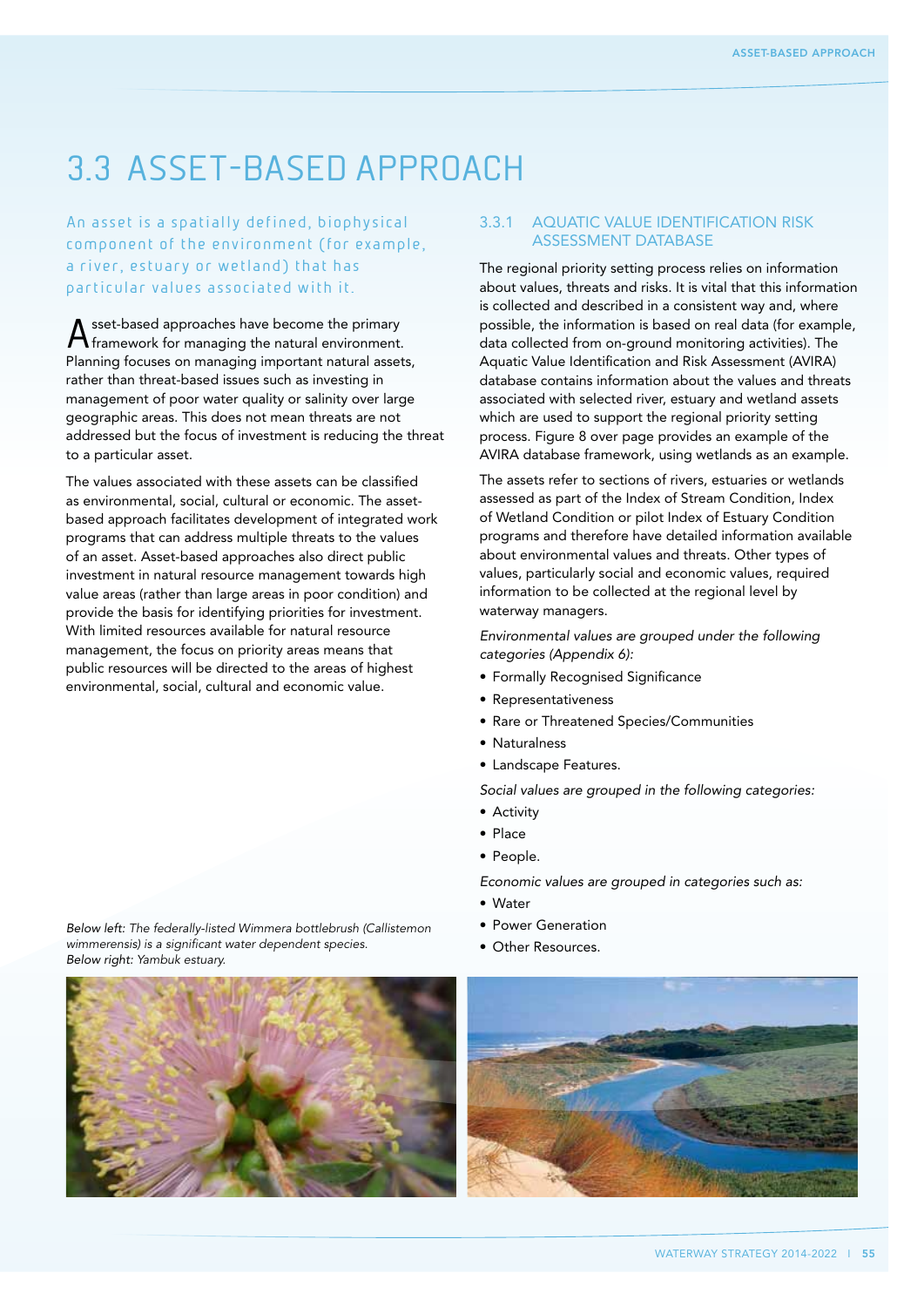*3.3.1 (CONTINUED)*



*Figure 8. AVIRA conceptual framework. Wetlands are provided as an example. Groundwater and marine asset classes are not part of this strategy*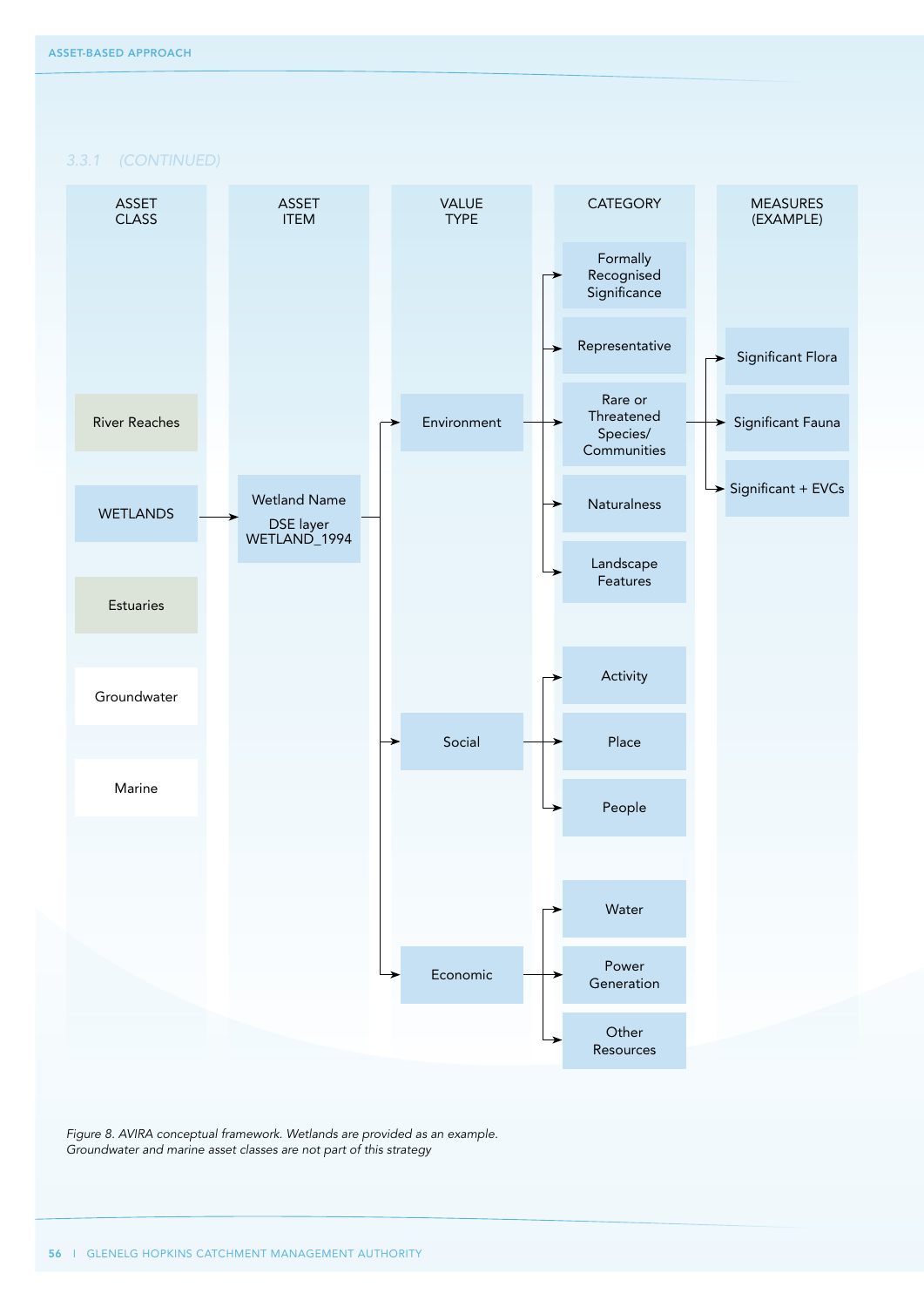### *3.3.1 (CONTINUED)*

To ensure that all information is collected and entered into the database in a consistent manner, a process for collecting and scoring all values was developed by DEPI in partnership with the waterway managers. This process is explained in a manual which sets out the data requirements and scoring of each measure. When no data is available for a particular measure, this is recorded in the database, with the aim of filling this data gap over the eight-year implementation period of the GHWS. An example of the data sources and scoring rules for the values 'Heritage Rivers' and 'non-motor boating' is shown below.

Different approaches were adopted for a number of wetland assets that were not listed in AVIRA *(see 3.5.1)*.

*Table 4. Example using AVIRA to score waterway asset values and scores*

| <b>VALUE - NON-MOTOR BOATING (SOCIAL)</b> |                                                                        |
|-------------------------------------------|------------------------------------------------------------------------|
| <b>Score</b>                              | <b>Descriptor</b>                                                      |
| 5.                                        | Waterway used for annual (or more<br>frequent) non-motor boating event |
| 4                                         | Waterway is popular for non-motor boating                              |
| 3                                         | Waterway is occasionally used for<br>non-motor boating                 |
|                                           | Not known to be used for non-motor<br>boating                          |
|                                           | Not suitable for non-motor boating                                     |

*Data source: Peak bodies (for example, Canoeing Victoria or Rowing Victoria), My Victorian Waterway survey or local knowledge.*

| <b>VALUE - HERITAGE RIVERS (ENVIRONMENTAL)</b> |                                                 |
|------------------------------------------------|-------------------------------------------------|
| <b>Score</b>                                   | <b>Descriptor</b>                               |
| Yes                                            | Asset forms part of a Heritage River            |
| Nο                                             | Asset does not form part of a<br>Heritage River |

*Data source: Heritage Rivers – Rivers and Streams Special Investigation, Final Recommendations (Land Conservation Council 1991).*

The threats identified for AVIRA are categorised under the following groupings *(Appendix 7)*:

- • Altered water regimes
- Altered physical form
- Poor water quality
- • Degraded habitats
- • Invasive flora and fauna
- • Reduced connectivity.

Under each grouping, a number of individual threats were identified. For example threats associated with altered water regimes include, changes to zero flow frequency, changes to flow seasonality, and changes to bank full flow frequency. The level of each of these individual threats can be quantified by specific measures. This enables an assessment of threat severity, ranging from 5 (very high threat) to 1 (very low threat). Where there is 'no evidence' of a threat impacting on a value, a severity score of 1 is applied as a precautionary measure. Where there is evidence that there is 'no threat', a score of 0 is used.

The database includes a standardised risk assessment procedure that provides an automated assessment of the level of risk to all values present in a waterway. This assessment is based on evidence of associations between values and threats and incorporates a level of confidence in each of those associations. The database also provides a suggested category of management response for each value-threat combination which includes reducing the threat, protecting the value or filling data gaps.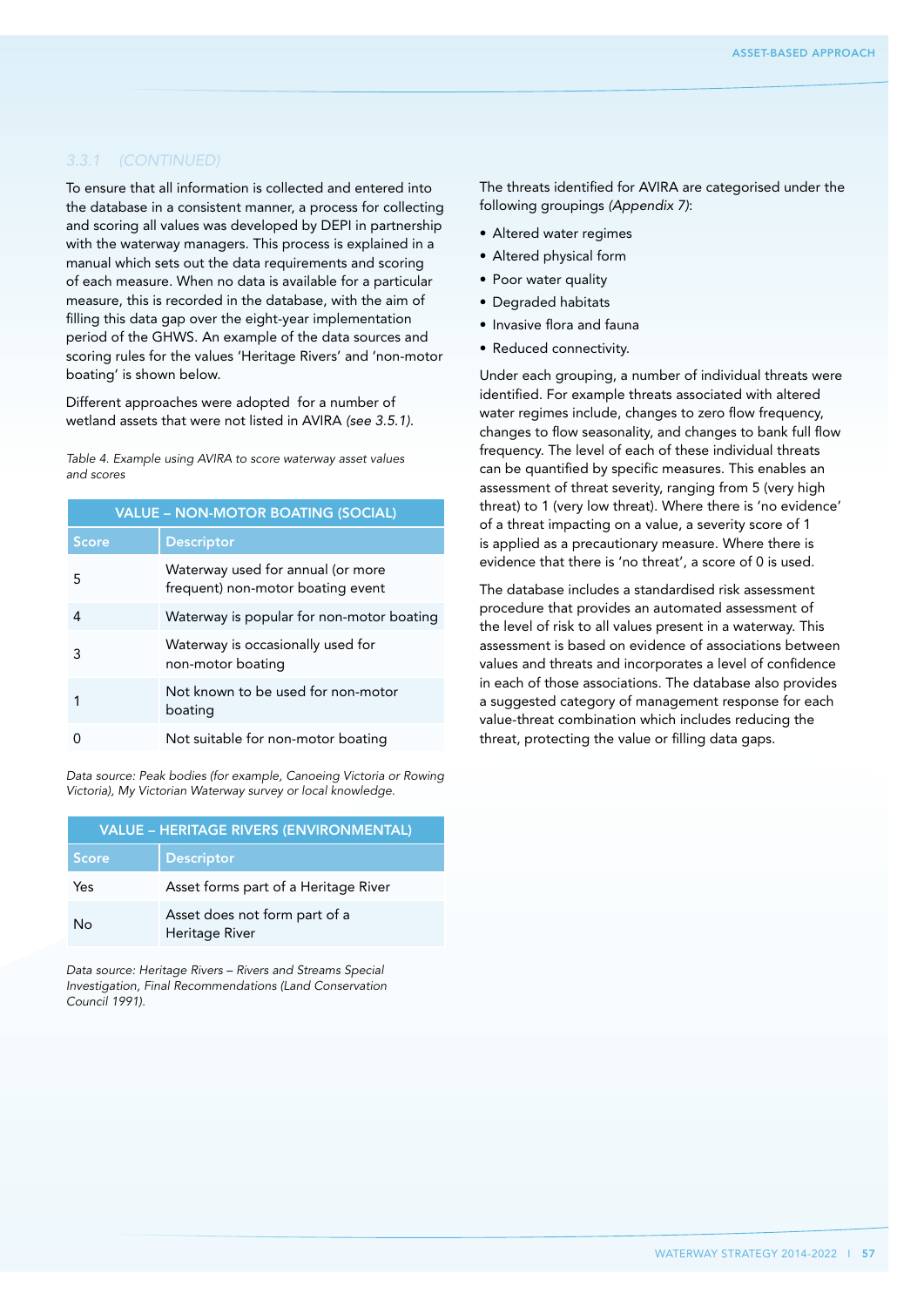## 3.4 High value waterways

The Victorian Waterway Management Strategy indicates that waterways will be considered high value if they have one, or more, of the following characteristics:

- formally recognised significance
- presence of highly threatened or rare species and communities
- high naturalness values (for example, aquatic invertebrate communities and riparian vegetation) or special waterway features (for example, drought refuges and important bird habitat)
- • high social and economic values (for example, recreational fishing, Aboriginal cultural heritage, urban/rural water sources).

High value waterways and their associated values were identified using AVIRA scores and the criteria listed in *Appendix 8*. Due to capacity constraints, condition assessments could only be undertaken, and AVIRA populated, for wetlands in the Directory of Important Wetlands in Australia and those previously listed in the RCS.

Based on the AVIRA scores and criteria 110 (97 per cent) river reaches, 226 (74 per cent) wetlands and 8 (100 per cent) estuaries in the Glenelg Hopkins region were deemed to be high value *(see Appendix 9)*. This list was refined to identify priority waterways for targeted management actions over the next eight years.

*Below left: Scar trees are a significant cultural feature and often occur along waterways in the region. Below right: Hopkins River is a high value waterway.*

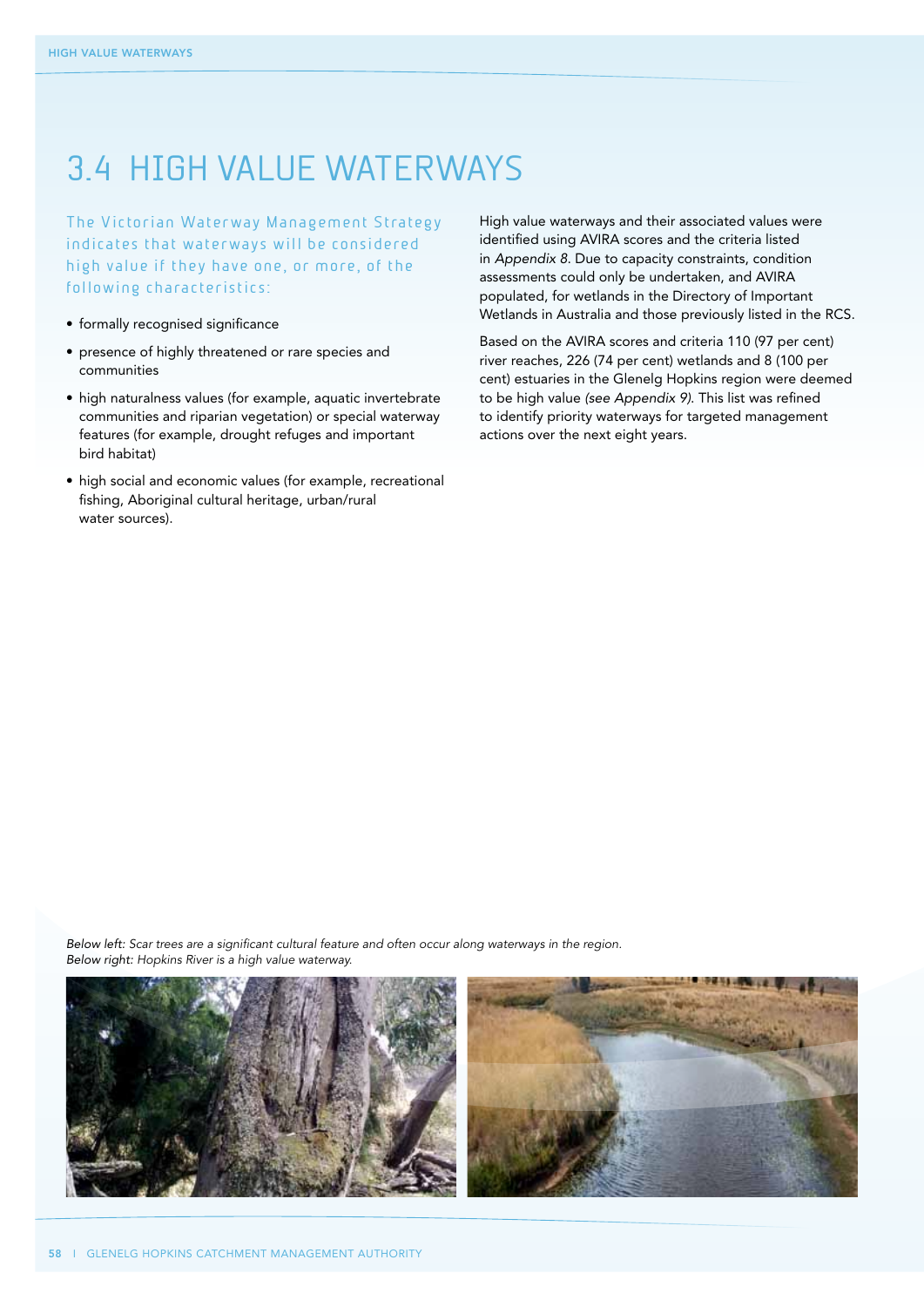## 3.5 Priority waterways

A high proportion of waterways are considered high value. The numbers reflect the value the community places on many waterways within the Glenelg Hopkins region. A process to further refine the number of waterways, for management attention over the next eight years, was required.

o identify priority waterways, the high value waterways were filtered to select those that had the following characteristics:

- values aligned with regional goals (Appendix 10, Appendix 11 and Appendix 12)
- moderate to very high risk to those values
- technically feasible to address threats.

Using data about the risk and technical feasibility, the priority waterways were ranked and a priority waterway score was identified. The priority scores were used to reduce the list of waterways to a manageable numb`er to focus on in the eight-year planning period *(see Figure 9 below)* and identified the following number of priority waterways:

- • 39 river reaches *(see Table 5)*
- • 59 wetlands *(see Table 6)*
- • 8 estuaries *(see Table 7)*.

Priority for the development of the regional work program was given to waterways with higher risk scores and high feasibility of addressing those threats. These waterways form the basis of the work program in *Part D*. It is recognised that management activities will be undertaken on other waterways when opportunities arise. However, works on these other waterways should address the following criteria:

- reduce threats to priority waterways
- provide connectivity
- protect public infrastructure or reduce risks from extreme events
- maintain or strengthen community commitment to improving the condition of local waterways
- required to meet regulatory obligations.



*Figure 9. Filtering waterway assets to identify priority waterways*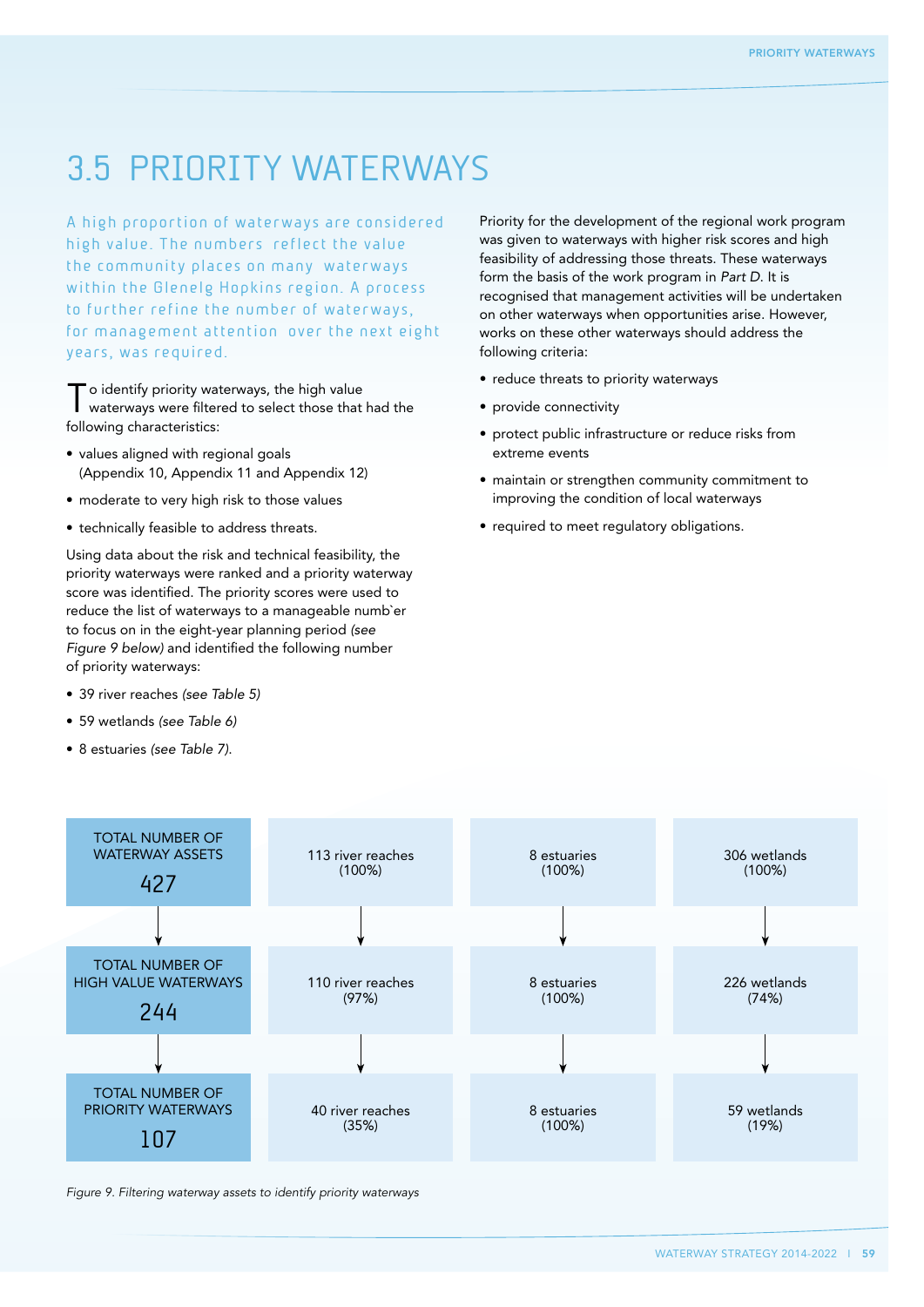*Table 5. Priority river reaches in each Waterway Management Area*

| <b>River Name</b>                       | <b>Reach Numbers</b>                                   |  |
|-----------------------------------------|--------------------------------------------------------|--|
| <b>Coastal Waterway Management Area</b> |                                                        |  |
| <b>Brucknell Creek</b>                  | $36-13$                                                |  |
| Merri River                             | 36-38                                                  |  |
| <b>Surry River</b>                      | 37-03, 37-04, 37-05                                    |  |
| <b>Fitzroy River</b>                    | 37-07                                                  |  |
| Darlot Creek                            | 37-09                                                  |  |
| Eumeralla River                         | $37-11$                                                |  |
| Moyne River                             | $37-16$                                                |  |
| Moleside Creek                          | 38-14                                                  |  |
| Lower Glenelg Waterway Management Area  |                                                        |  |
| <b>Glenelg River</b>                    | 38-02, 38-03, 38-04, 38-05                             |  |
| Crawford River                          | 38-15, 38-16                                           |  |
| <b>Stokes River</b>                     | 38-21, 38-20                                           |  |
| Upper Glenelg Waterway Management Area  |                                                        |  |
| <b>Glenelg River</b>                    | 38-06, 38-07, 38-08, 38-09, 38-10, 38-11, 38-12, 38-13 |  |
| <b>Wando River</b>                      | 38-44                                                  |  |
| Upper Hopkins Waterway Management Area  |                                                        |  |
| Mt Emu Creek                            | $36 - 22$                                              |  |
| <b>Trawalla Creek</b>                   | $36 - 23$                                              |  |
| Volcanic Plain Waterway Management Area |                                                        |  |
| Mt Emu Creek                            | $36 - 17$                                              |  |
| Wannon Waterway Management Area         |                                                        |  |
| <b>Wannon River</b>                     | 38-22, 38-23, 38-24, 38-25, 38-26, 38-28               |  |
| <b>Miakite Creek</b>                    | 38-30                                                  |  |
| Grange Burn Creek                       | 38-35, 38-37                                           |  |
| Dwyer Creek                             | 38-40                                                  |  |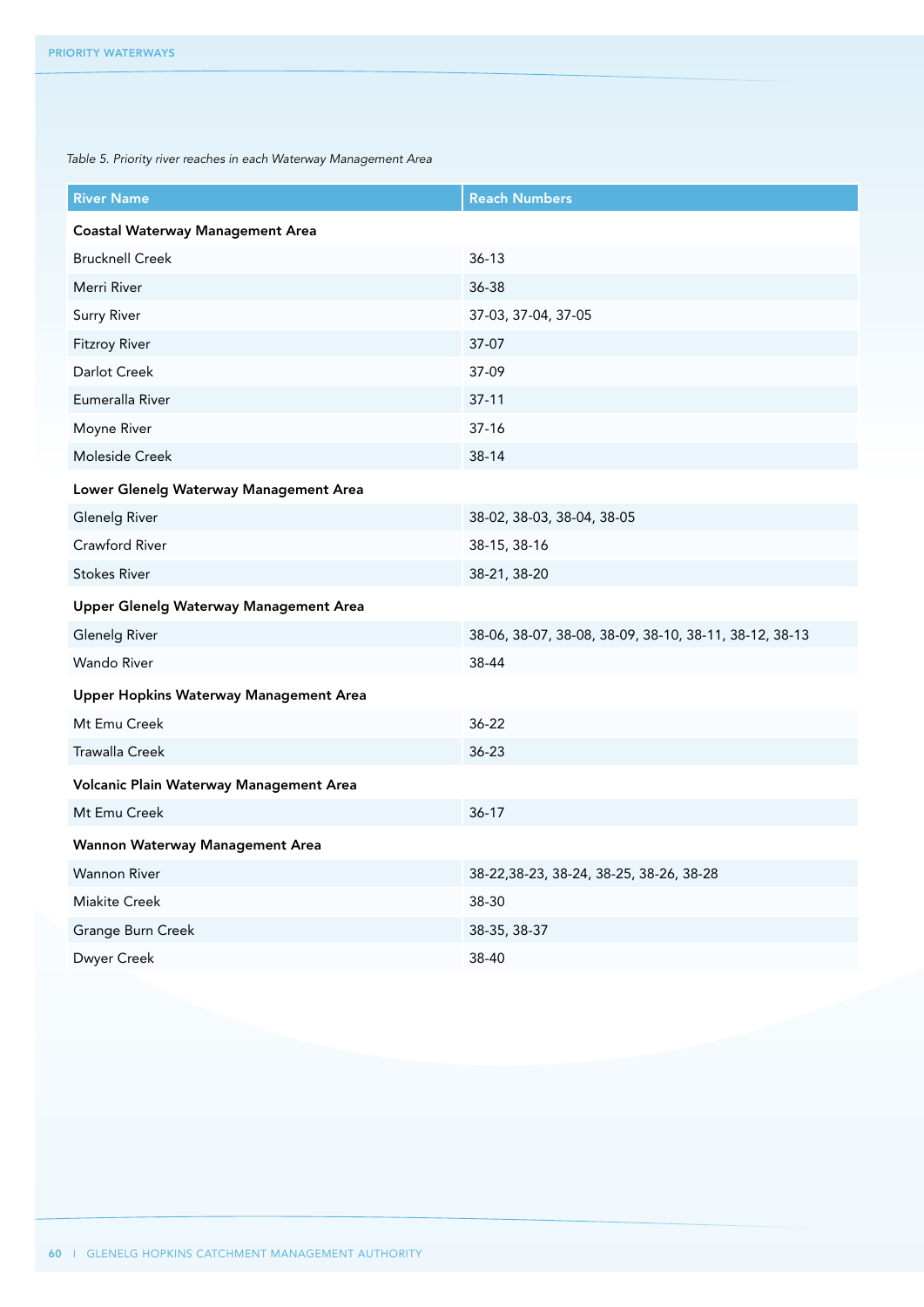*Table 6. Priority wetlands in each Waterway Management Area.* 

*ID number refers to the wetland identifier in the Victorian wetland inventory geospatial layer WETLAND\_CURRENT*

| <b>ID Number</b>                        | <b>Wetland Name</b>         | <b>Wetland Complex</b>   |
|-----------------------------------------|-----------------------------|--------------------------|
| <b>Coastal Waterway Management Area</b> |                             |                          |
| 20501                                   | Long Swamp (East)           | Long Swamp               |
| 20502                                   | Lake Bongbong/Lake Monbeong | Long Swamp               |
| 20614                                   | Long Swamp (West)           | Long Swamp               |
| 20613                                   | McFarlanes Swamp            | Long Swamp               |
| 20561                                   | Unnamed                     | <b>Bridgewater Lakes</b> |
| 20562                                   | Bridgewater Lakes (North)   | <b>Bridgewater Lakes</b> |
| 20563                                   | Unnamed                     | <b>Bridgewater Lakes</b> |
| 20565                                   | Bridgewater Lakes (South)   |                          |
| 25630                                   | Tower Hill Lake (West)      | <b>Tower Hill</b>        |
| 25632                                   | Wagon Bay                   | <b>Tower Hill</b>        |
| 25638                                   | Tower Hill Lake (East)      | <b>Tower Hill</b>        |
| 23598                                   | Lake Condah                 |                          |
| Lower Glenelg Waterway Management Area  |                             |                          |
| 20568                                   | Grassy Flats Swamp          |                          |
| 20965                                   | Grannys Swamp               | Mundi-Selkirk            |
| 21063                                   | <b>Blackjack Swamp</b>      | Mundi-Selkirk            |
| 21088                                   | Unnamed                     | Mundi-Selkirk            |
| 20137                                   | Unnamed                     | Mundi-Selkirk            |
| 20911                                   | McCallums Swamp             | Mundi-Selkirk            |
| 21103                                   | Unnamed                     | Mundi-Selkirk            |
| 21141                                   | Tullich Swamp               |                          |
| 21167                                   | Unnamed                     | Mundi-Selkirk            |
| 21186                                   | Unnamed                     | Mundi-Selkirk            |
| 21229                                   | Unnamed                     | Mundi-Selkirk            |
| 21243                                   | Unnamed                     | Mundi-Selkirk            |
| 21154                                   | Unnamed                     | Mundi-Selkirk            |
| 21852                                   | <b>Blackjack Swamp</b>      | Mundi-Selkirk            |
| 22953                                   | Unnamed                     | Mundi-Selkirk            |
| 22957                                   | Unnamed                     | Mundi-Selkirk            |
| 20158                                   | Kaladbro Swamp              | Lindsay-Werrikoo         |
| 21131                                   | Unnamed                     | Lindsay-Werrikoo         |
| 21136                                   | Unnamed                     | Lindsay-Werrikoo         |
| 21166                                   | Unnamed                     | Lindsay-Werrikoo         |
| 21180                                   | Mill Swamp                  | Lindsay-Werrikoo         |
| 21657                                   | Kerr Swamp                  | Lindsay-Werrikoo         |
| 21752                                   | Church Swamp                | Lindsay-Werrikoo         |
| 22935                                   | Dismal Swamp                | <b>Boiler Swamp</b>      |
| 22937                                   | Nowackis Swamp              | <b>Boiler Swamp</b>      |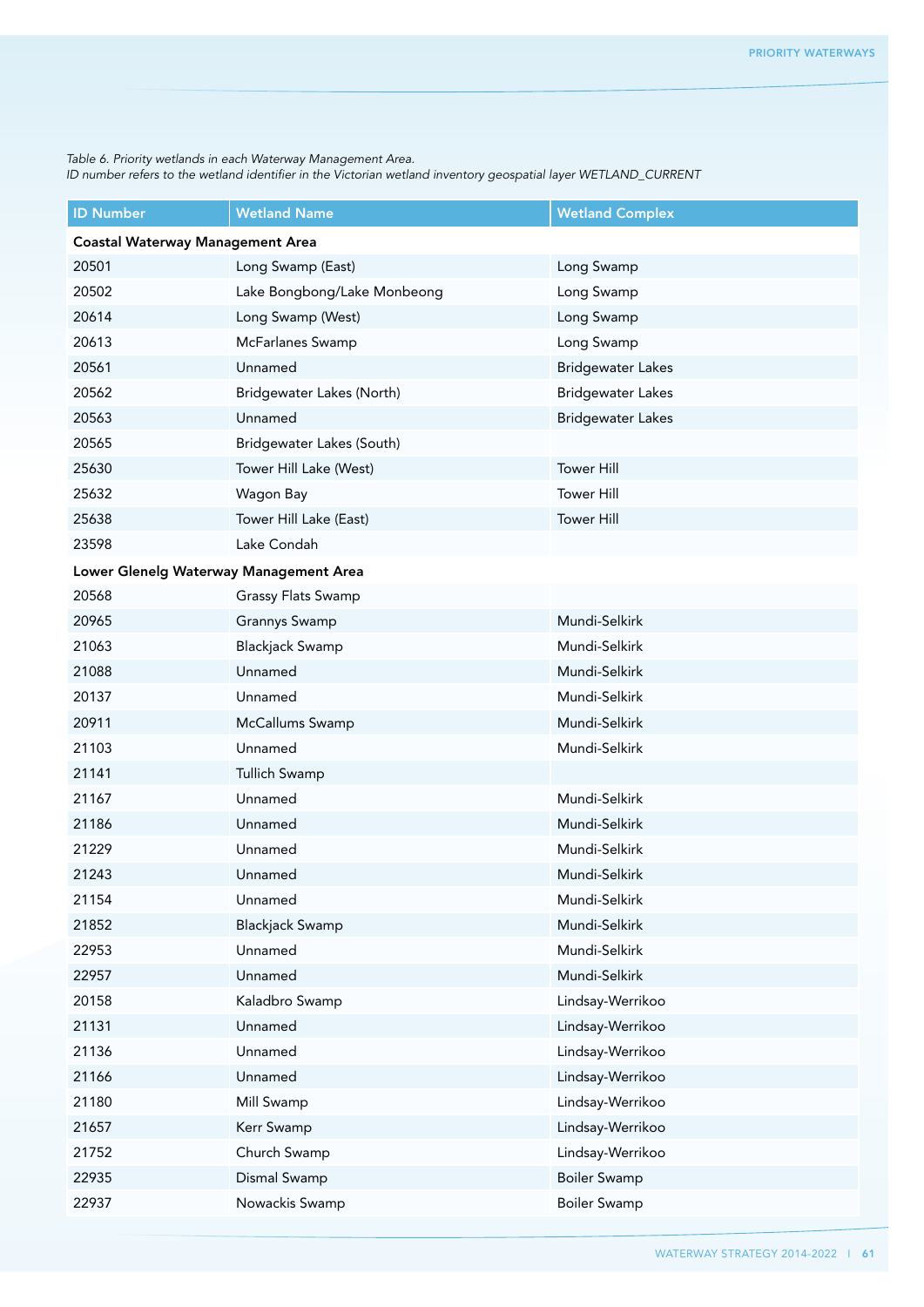| <b>ID Number</b>                        | <b>Wetland Name</b>   | <b>Wetland Complex</b>             |  |
|-----------------------------------------|-----------------------|------------------------------------|--|
| Upper Glenelg Waterway Management Area  |                       |                                    |  |
| 22985                                   | Smokey Swamp          | Dergholm                           |  |
| 22994                                   | Unnamed               | Dergholm                           |  |
| 23000                                   | Sampey Swamp          | Dergholm                           |  |
| 23003                                   | Unnamed               | Dergholm                           |  |
| 23078                                   | Beniagh Swamp         |                                    |  |
| 27624                                   | Victoria Lagoon       |                                    |  |
| 27669                                   | Moora Moora Reservoir |                                    |  |
| 27675                                   | Rocklands Reservoir   |                                    |  |
| Upper Hopkins Waterway Management Area  |                       |                                    |  |
| 29160                                   | Cockajemmy Lakes      | Cockajemmy Lakes                   |  |
| 31808                                   | Lake Muirhead         | Lake Muirhead                      |  |
| 31816                                   | Mount William Swamp   | Mount William Swamp                |  |
| Volcanic Plain Waterway Management Area |                       |                                    |  |
| 32240                                   | Lake Bookar           | Western District Lakes Ramsar site |  |
| 32553                                   | Nerrin Nerrin Swamp   | Nerrin Nerrin Swamp                |  |
| 29078                                   | Lake Towanway         | Woorndoo-Hopkins                   |  |
| 29086                                   | Unnamed               | Woorndoo-Hopkins                   |  |
| 29106                                   | Unnamed               | Woorndoo-Hopkins                   |  |
| 32200                                   | Lake Elingamite       |                                    |  |
| Wannon Waterway Management Area         |                       |                                    |  |
| 26609                                   | Bryan Swamp           |                                    |  |
| 26718                                   | Gooseneck Swamp       |                                    |  |
| 26740                                   | Lake Kennedy          | Lake Linlithgow                    |  |
| 26766                                   | Lake Linlithgow       | Lake Linlithgow                    |  |
| 26815                                   | Unnamed               | Lake Linlithgow                    |  |

*Table 7. Priority estuaries in the Coastal Waterway Management Area*

| <b>Estuary Name</b>  | <b>ISC Reach Number</b> |
|----------------------|-------------------------|
| Glenelg River        | 38-201; 38-202          |
| Wattle Hill Creek    | 37-201                  |
| Moyne River          | $37 - 216$              |
| Lake Yambuk          | 37-211                  |
| <b>Fitzroy River</b> | 37-206                  |
| <b>Hopkins River</b> | 36-201                  |
| Merri River          | 36-238                  |
| Surry River          | 37-203                  |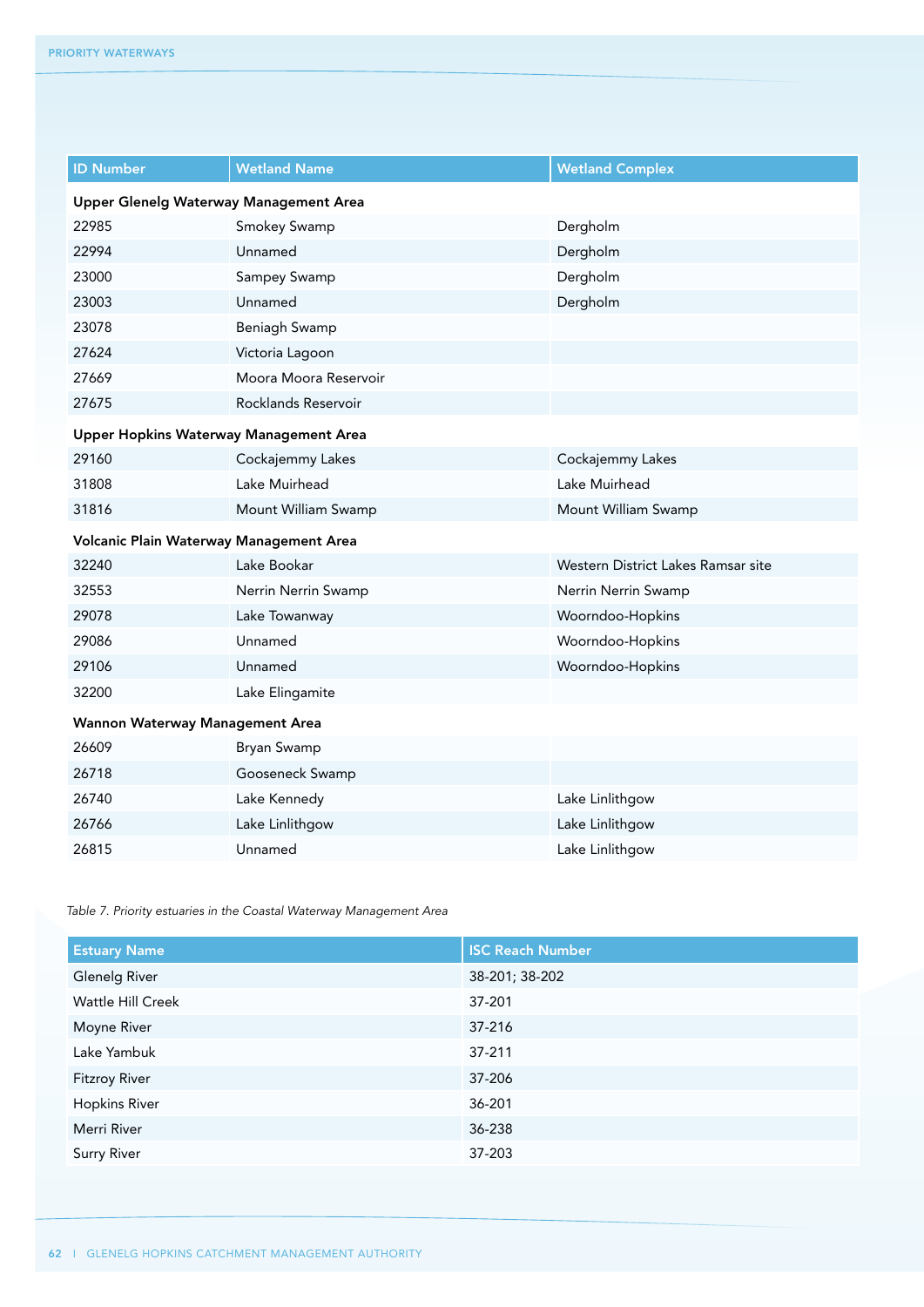### 3.5.1 Priority wetland complexes

The prioritisation process using AVIRA *(see 3.3.1)* required data; such as information provided by the Index of Wetland Condition assessments. Due to varying levels of information about the values of, and threats to, the region's 5,400 wetlands a multi-faceted approach to wetland prioritisation was employed. If wetlands listed in *Table 6* are part of a complex, all wetlands within the complexes may be considered priority, subject to on-ground assessments of the wetland's conditions, values and threats. The work program *(see Part D*) provides examples of works for wetlands within those complexes. Seasonal herbaceous wetlands *(see 3.5.2)* and wetlands identified during development of the RCS, using the Investment Framework for Environmental Resources (INFFER) prioritisation tool are also considered priority.

Over the next eight years, Glenelg Hopkins CMA will focus on improving knowledge of the region's wetlands, implementing the work programs identified through this strategy and using knowledge of some wetlands to inform broader management direction *(see 2.7)*.

### 3.5.2 Seasonal Herbaceous Wetlands

The RCS identified Seasonal Herbaceous Wetlands (SHWs) as a significant wetland area within the catchment. Seasonal Herbaceous Wetlands (Freshwater) of the Temperate Lowland Plains, are a nationally protected wetland type, recently listed under the *Australian EPBC Act*. The Glenelg Hopkins region contains over 1,600 Seasonal Herbaceous Wetlands.

Wetland classifications vary between states. In Victoria wetlands are classified using the system of Corrick and Norman (1980) and Corrick (1982). In order to identify the Seasonal Herbaceous Wetlands within the Glenelg Hopkins region, the Corrick communities most consistent with the national ecological community can be used. These have been identified as:

- Freshwater meadow herb dominated
- Freshwater meadow sedge dominated
- Shallow freshwater marsh herb dominated
- Shallow freshwater marsh sedge dominated.

These categories are characterised by shallow, temporary waters that fill the wetlands during winter rains and dry out over summer. Freshwater meadows tend to be shallower and more briefly inundated than shallow freshwater marshes.

Indicative mapping of SHWs prepared during the development of this strategy *(see Figure 10)* shows areas with high densities of this wetland type. These areas are referred to as wetland clusters. Further knowledge gathering and specific site visits are needed to determine the management requirements of many of these wetlands *(see 2.7).*

*Below left: Bridgewater Lakes. Below right: Seasonal Herbaceous Wetland in a dry phase.*



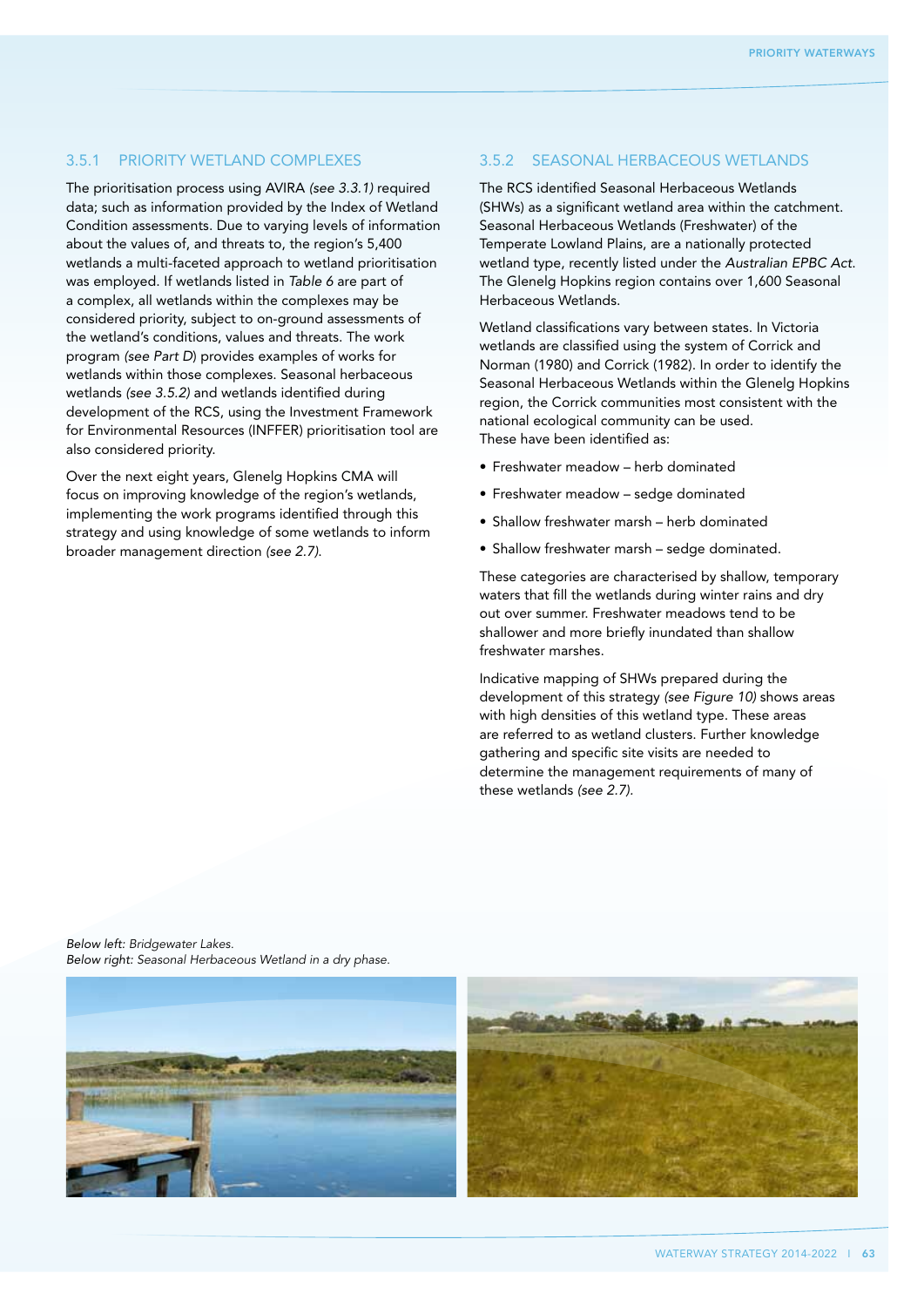*3.5.2 (Continued)*



*Figure 10. Locations of seasonal herbaceous wetlands and wetland clusters within the Glenelg Hopkins region*

### 3.5.3 Waterway management areas

Priority waterways were mapped to show their location in the landscape and assist with identifying target areas for management actions *(see Figure 11)*. Waterway Management Areas (WMAs) were devised that broadly align with priority areas for intervention identified in the Regional Catchment Strategy *(see Figure 12)*. WMAs assist in aligning regional priorities of the RCS and GHWS and enable more flexibility in the implementation of the strategy. Each WMA incorporates sub-catchments identified in the previous RRHS from one or more of the major basins: Glenelg, Hopkins and Portland *(see Figure 13)*.

In the previous RRHS and in this strategy, the Millicent Coast basin is incorporated into the Glenelg basin, given its small size and lack of river reaches in the Glenelg Hopkins region.

Limited resources mean that public investment must be directed to waterway assets that are identified as a priority. However, to protect the values within these waterway assets, works and activities will often have to be undertaken in non-priority reaches (i.e. in upstream reaches of a river or estuary) or elsewhere within the catchment. There will also be opportunity for the community to continue to work on locally significant waterway assets with the assistance of the Glenelg Hopkins CMA and other partners from time to time *(see 4.9.4).* However, major investment in waterway outcomes will be directed towards implementing the work plan in this strategy.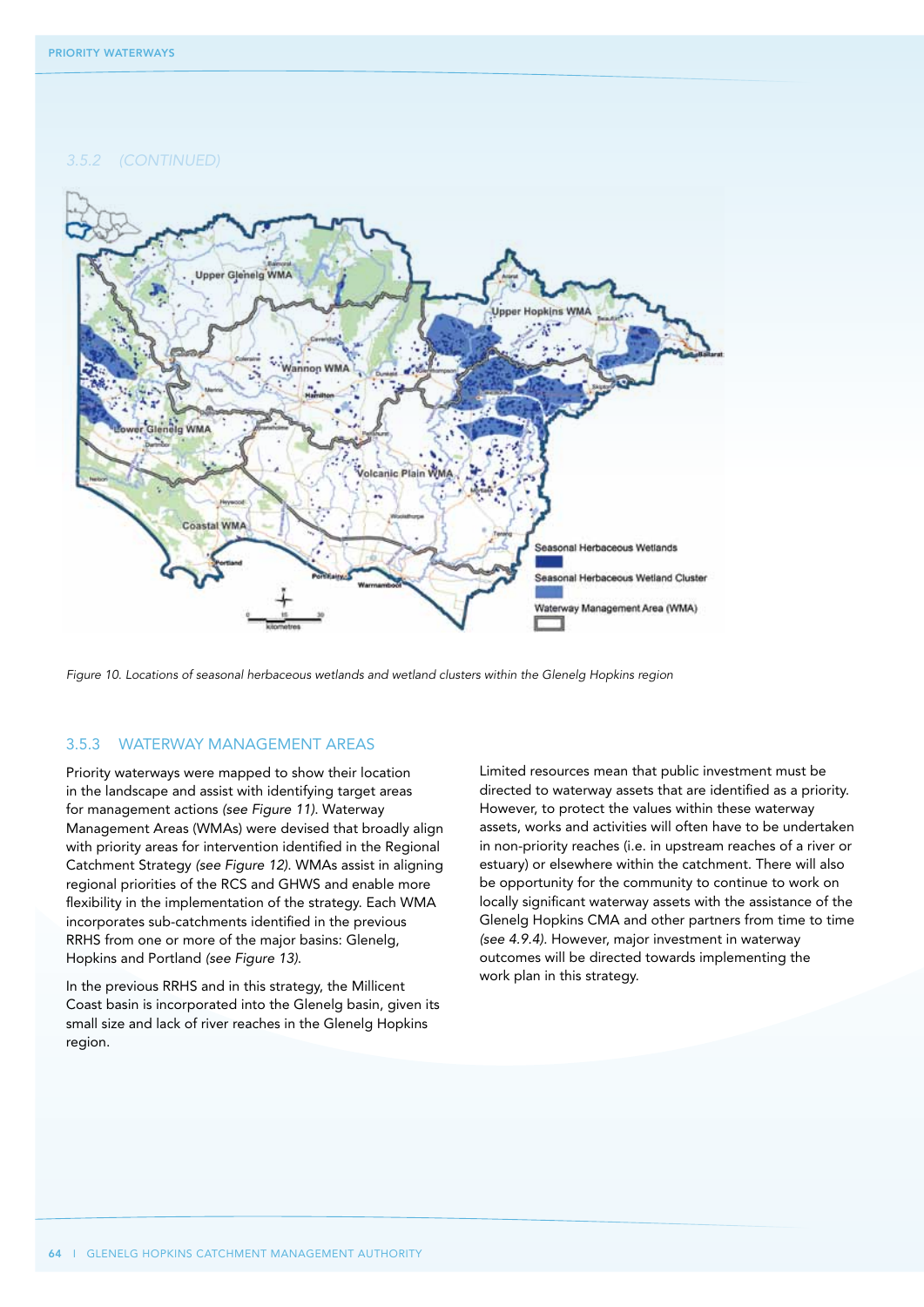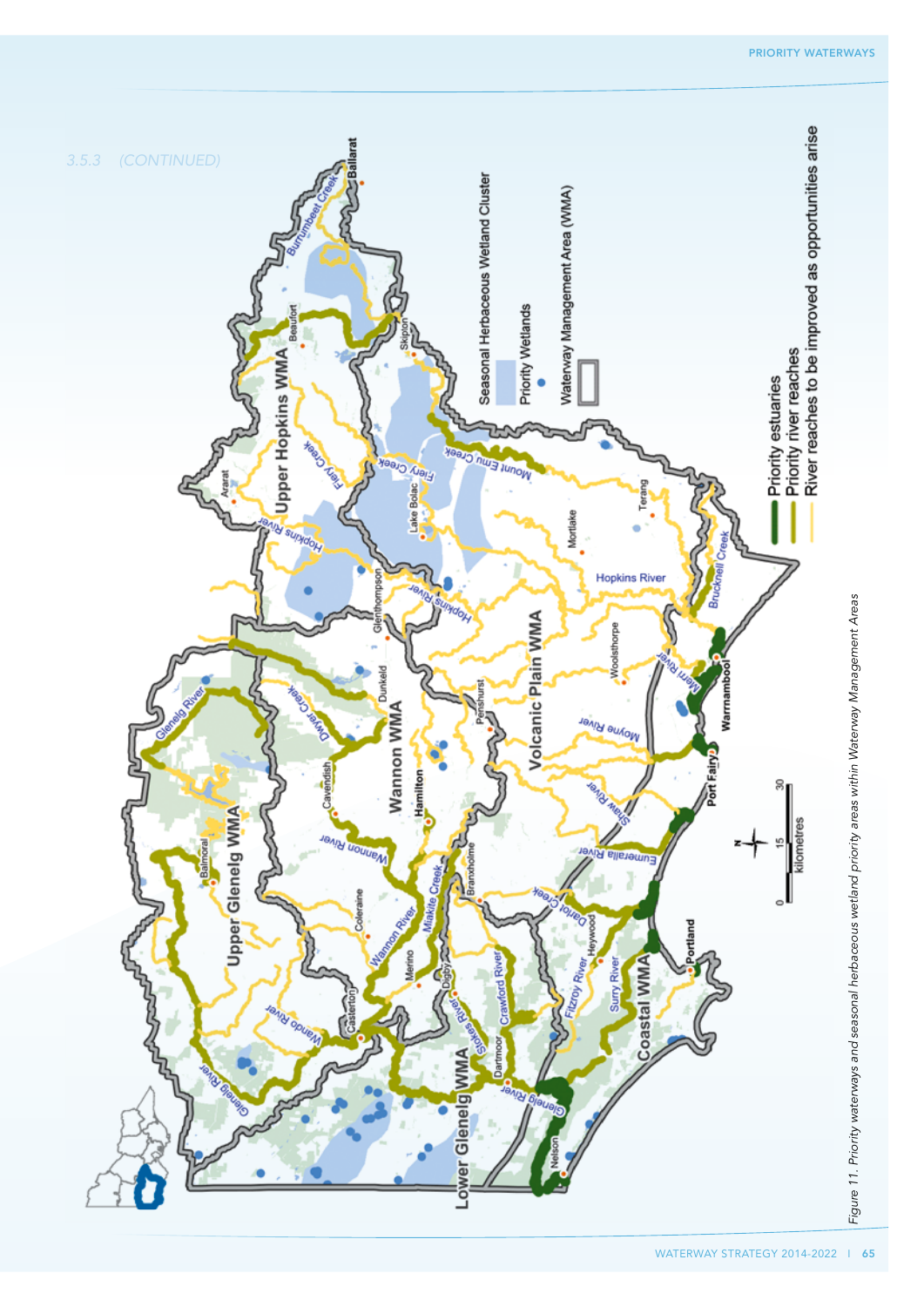*3.5.3 (Continued)*



*Figure 12. Priority areas for intervention identified in the Glenelg Hopkins Regional Catchment Strategy 2013-2019*



*Figure 13. Glenelg Hopkins CMA sub-catchments overlaid with Waterway Management Areas*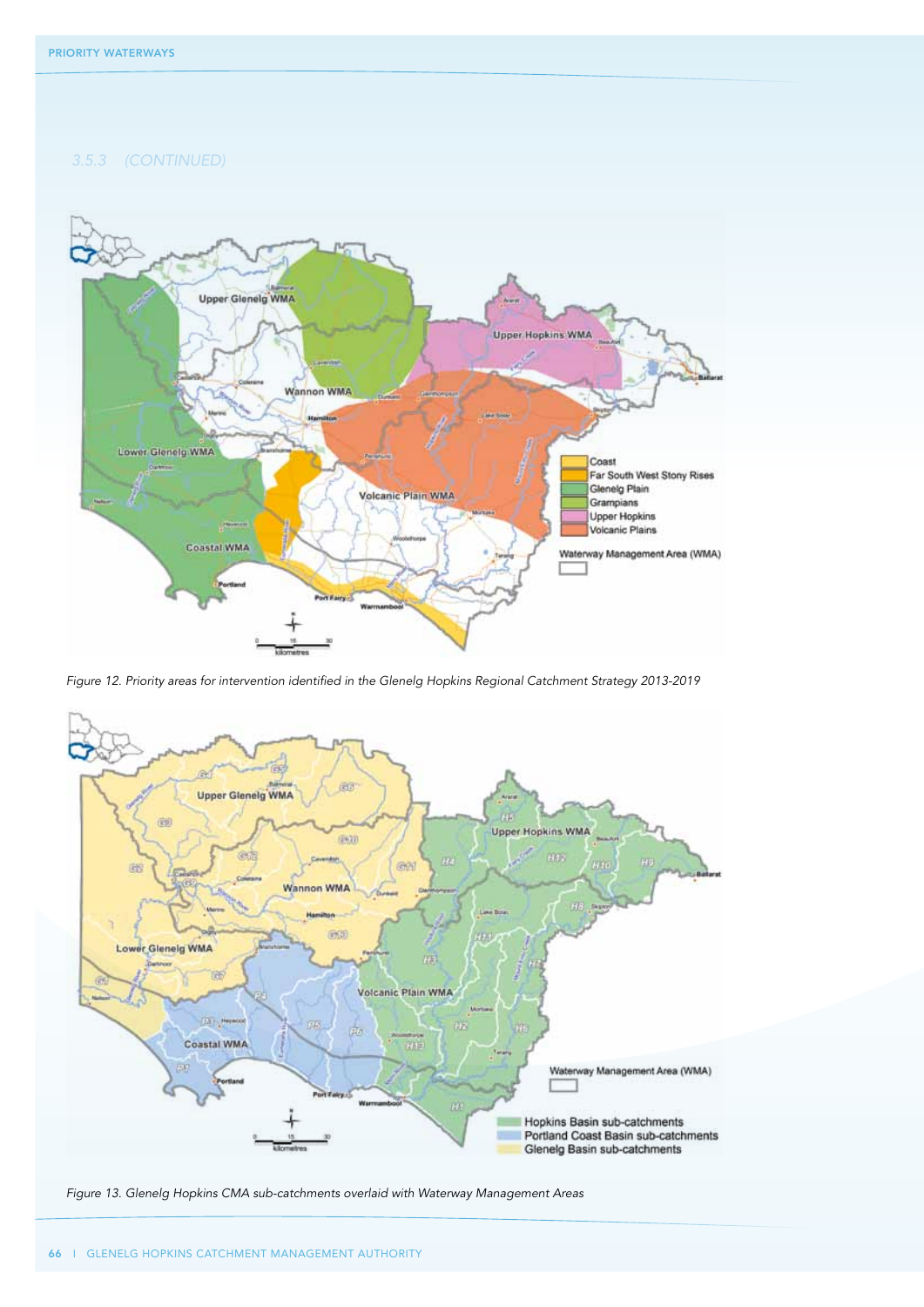## 3.6 Program logic

Program logic is a planning approach commonly used in natural resource management that demonstrates the rationale for a program and expresses how change is expected to occur.

The program logic provides the rationale for how the GHWS contributes to the vision for Victoria's waterways, identified in the Victorian Waterway Management Strategy and the Glenelg Hopkins region's vision, identified in this strategy.

The simplified program logic for GHWS is illustrated in *Figure 14 below*. It describes how each year, specific management activities and outputs are delivered in order to achieve particular management outcomes.

Over the eight-year planning period, these outputs and outcomes collectively contribute to achieving regional goals and either maintaining or improving the environmental condition of waterways. In the long-term, this will ensure that the Glenelg Hopkins region's waterways can continue to support environmental, social, cultural and economic values.

The program logic approach is utilised in *Part D* to identify condition targets (8+ years), management outcomes (1-8 years) and high level management actions (annual) for priority waterways. These three levels all contribute towards the regional goals. These activities form the basis of the eight-year regional work program.

| <b>REGIONAL GOALS</b>                                  | Regional goals relating to the maintenance or change in environmental, social, cultural<br>and economic values supported by the maintenance or change in waterway condition                                                  |
|--------------------------------------------------------|------------------------------------------------------------------------------------------------------------------------------------------------------------------------------------------------------------------------------|
| $> 20$ years                                           |                                                                                                                                                                                                                              |
| <b>LONG-TERM RESOURCE</b><br><b>CONDITION OUTCOMES</b> | Assumed or measured resource condition outcomes largely related to maintained or improved<br>river, estuary and wetland condition                                                                                            |
| $> 8$ years                                            |                                                                                                                                                                                                                              |
| <b>MANAGEMENT</b><br><b>OUTCOMES</b>                   | Assumed or measured outcomes from the regional work program that indicates progress<br>towards improving the condition of waterways. Often related to reductions in the threats that<br>are impacting on the waterway values |
| 1-8 years                                              |                                                                                                                                                                                                                              |
| <b>OUTPUTS</b>                                         | Goods and services that waterway managers (and others) deliver as part of their<br>regional work programs                                                                                                                    |
| Annual                                                 |                                                                                                                                                                                                                              |
| <b>ACTIVITIES</b>                                      | Activities that enable the production of goods and services                                                                                                                                                                  |
|                                                        |                                                                                                                                                                                                                              |
| <b>FOUNDATIONAL</b><br><b>ACTIVITIES</b>               | Activities that inform strategic investment including planning, monitoring, reporting,<br>evaluation, research etc.                                                                                                          |

*Figure 14. Simplified program logic for the Glenelg Hopkins Waterway Strategy*